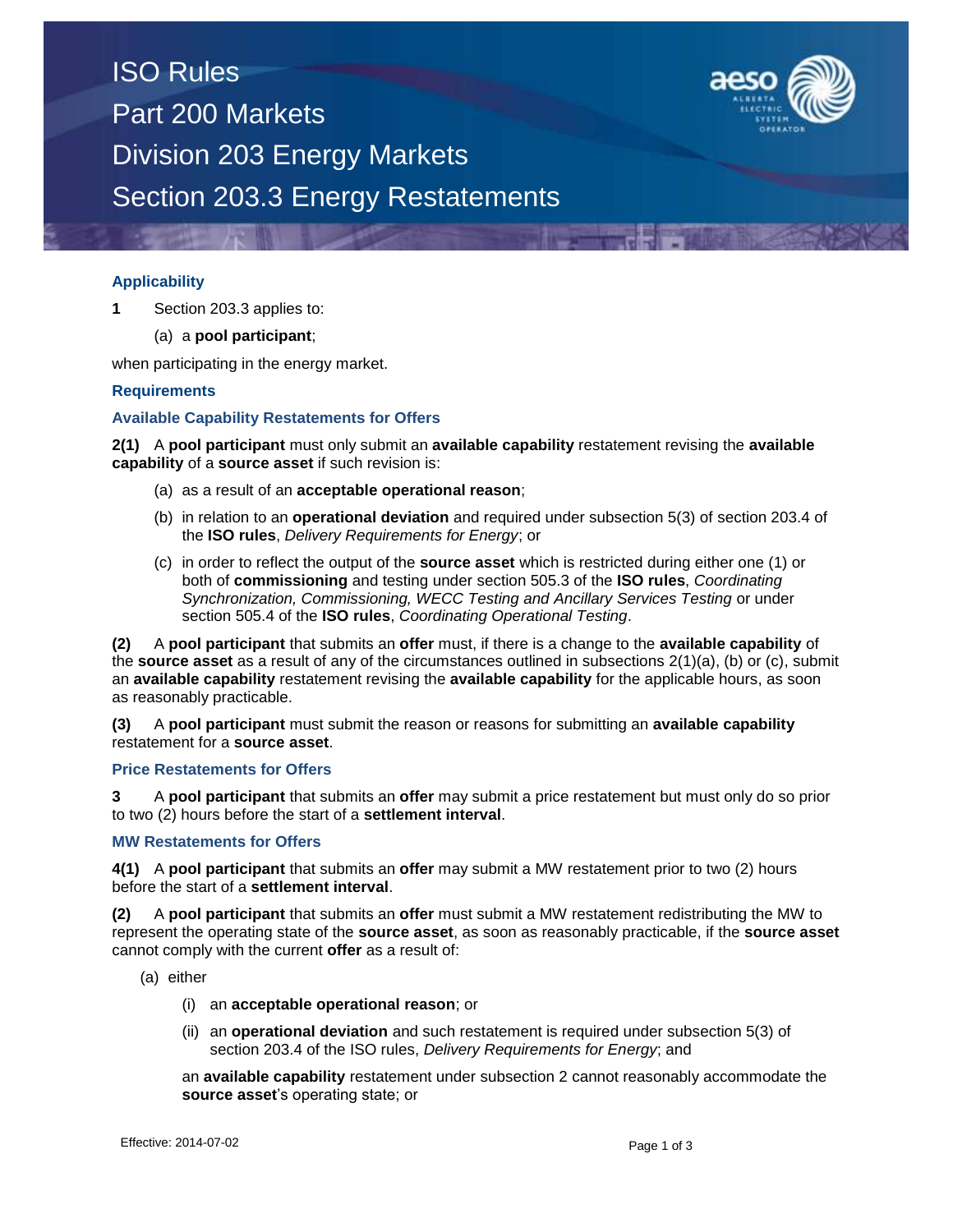

(b) carrying out either one (1) or both of **commissioning** and testing under section 505.3 of the **ISO rules**, *Coordinating Synchronization, Commissioning, WECC Testing and Ancillary Services Testing* or under section 505.4 of the **ISO rules**, *Coordinating Operational Testing*.

**(3)** A **pool participant** must submit the reason or reasons for submitting a MW restatement in accordance with subsection 4(2)(a) if such MW restatement is submitted within two (2) hours of the start of the **settlement interval** or within the current **settlement interval**.

**(4)** If a **pool participant** is responding to the **ISO** under subsection 2(2)(c) of section 202.5 of the **ISO rules**, *Supply Surplus*, then the **pool participant** must submit a restated **offer** for its **source asset** within the current hour which reduces the quantity of only the zero dollar (\$0) **operating block** of the **source asset**.

# **Minimum Stable Generation Restatements for Offers**

**5(1)** A **pool participant** that submits an **offer** must, if there is a change to the **minimum stable generation** as a result of any **acceptable operational reason**, submit a **minimum stable generation** restatement for the **source asset** for the applicable hours, as soon as reasonably practicable.

**(2)** If the restated **minimum stable generation**:

- (a) is lower than the previously submitted **minimum stable generation**; and
- (b) the restatement is submitted within two (2) hours of the start of the **settlement interval**,

then the **pool participant** is prohibited from restating the MW of the **operating block** with the lowest **offer** price for the **source asset**.

#### **(3)** If the restated **minimum stable generation**:

- (a) is higher than the previously submitted **minimum stable generation**; and
- (b) the restatement is submitted within two (2) hours of the start of the **settlement interval**,

then the **pool participant**, when restating an increase to the MW of the **operating block** with the lowest **offer** price for the **source asset** in order to comply with subsection 3(4)(b) of section 203.1 of the **ISO rules**, *Offers and Bids*, must take any such additional MW from the **operating blocks** with the next highest **offer** price in ascending order.

**(4)** A **pool participant** must submit the reason or reasons for submitting a **minimum stable generation** restatement under subsection 5(1).

#### **Price Restatements for Bids**

**6** A **pool participant** that submits a **bid** may submit a price restatement but must only do so prior to two (2) hours before the start of a **settlement interval**.

# **MW Restatements for Bids**

**7(1)** A **pool participant** that submits a **bid** may submit a MW restatement prior to two (2) hours before the start of a **settlement interval**.

**(2)** A **pool participant** that submits a **bid** must submit a MW restatement redistributing, or in the case of exports reducing, the MW to represent the operating state of the **sink asset**, as soon as reasonably practicable, if the **sink asset** cannot comply with the current **bid** as a result of an **acceptable operational reason**.